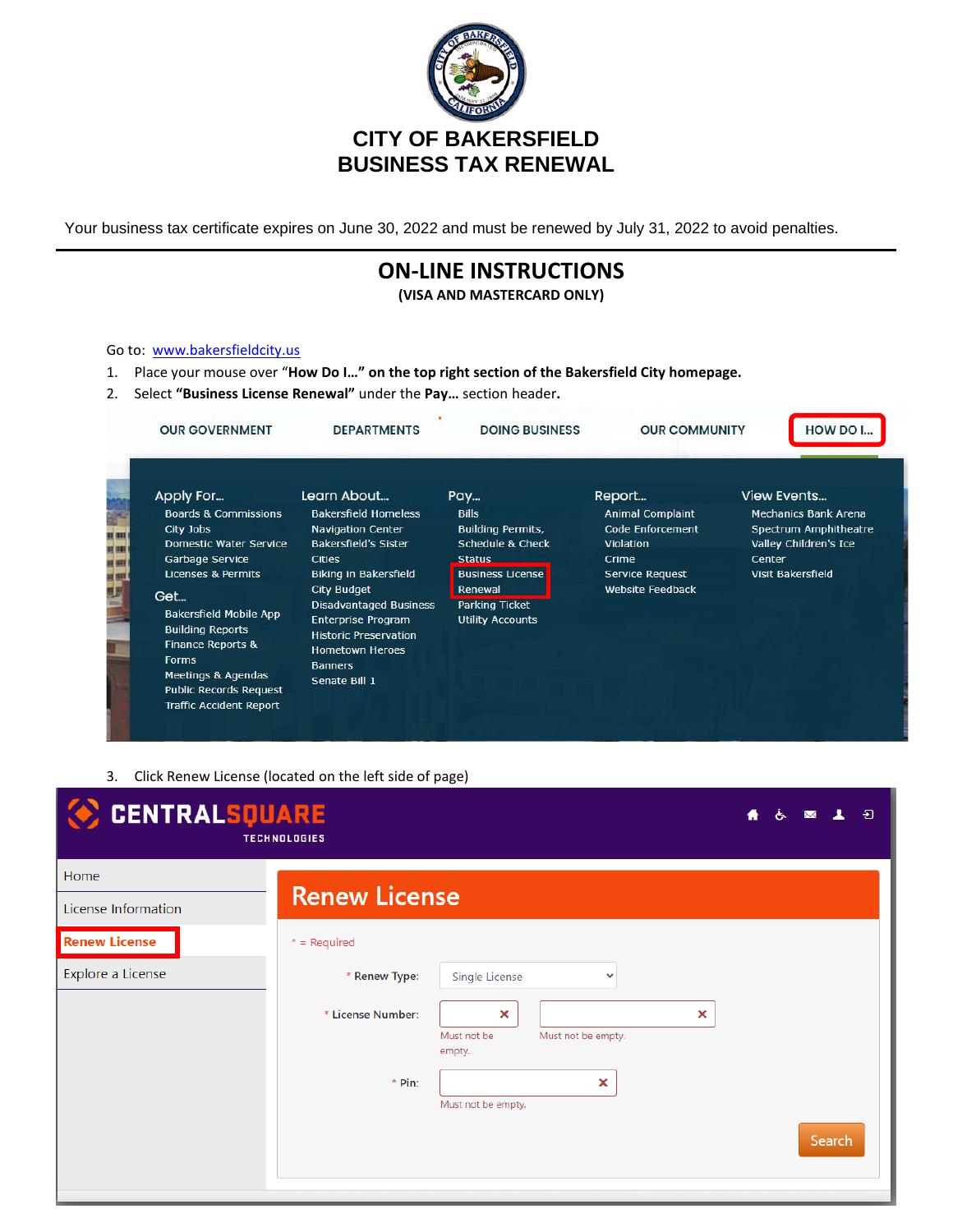- 4. In the **License Number** field enter 22 in the first box and your certificate number in the second box.
- 5. Enter your **Pin** number and click the **Search** button. **NOTE:** PIN must be four digits, add zeros to the front if necessary
- 6. Click **Renew License** on the lower left side of the page.
- 7. Change the **Gross Receipts** amount to your new gross receipts amount. **NOTE: Do not enter commas** in your new entry.

| <b>Review Renewal Information</b>                                             |                      |                                 |  |
|-------------------------------------------------------------------------------|----------------------|---------------------------------|--|
| $*$ = Required                                                                |                      |                                 |  |
| <b>License Name:</b>                                                          |                      | <b>License Number:</b>          |  |
| Owner:                                                                        |                      | <b>Renew To Year:</b>           |  |
| <b>Business Control:</b>                                                      |                      | <b>Classification:</b>          |  |
| <b>License Address:</b>                                                       |                      | HARRIS RD BAKERSFIELD, CA 93311 |  |
| Please carefully review and adjust the Gross Receipts below for this license. |                      |                                 |  |
| * Renewal Period:<br>One year - July, 2021 thru June, 2022<br>$\checkmark$    |                      |                                 |  |
| <b>Gross Receipts:</b>                                                        | \$<br>20000.00<br>£3 |                                 |  |

8. Click continue at the lower right side of the page.

 9. The screen will return with the total charges. **NOTE: The SB 1186 State mandated \$4.00 fee page will appear** in the Total Charges.

10. Click Pay Bill located in the lower right corner. **NOTE: Once you click Pay Bill you will receive Payment Processing Complete. Please follow the steps below.**

| <b>CENTRALSQUARE</b> | <b>TECHNOLOGIES</b>                                                                                  |
|----------------------|------------------------------------------------------------------------------------------------------|
| Home                 |                                                                                                      |
| License Information  | <b>Payment Processing Complete</b>                                                                   |
| <b>Renew License</b> | A window/tab has been opened and directed to a site for you to make your payment. Please allow a few |
| Explore a License    | minutes for a successful payment to be reflected on your account.                                    |
|                      |                                                                                                      |
|                      |                                                                                                      |

- 11. An additional browser tab will open and redirect you to pay your fees.
- 12. On the "**Enter Account Information**" page, complete the **Email and Re-Enter Email** fields, and click **Continue**.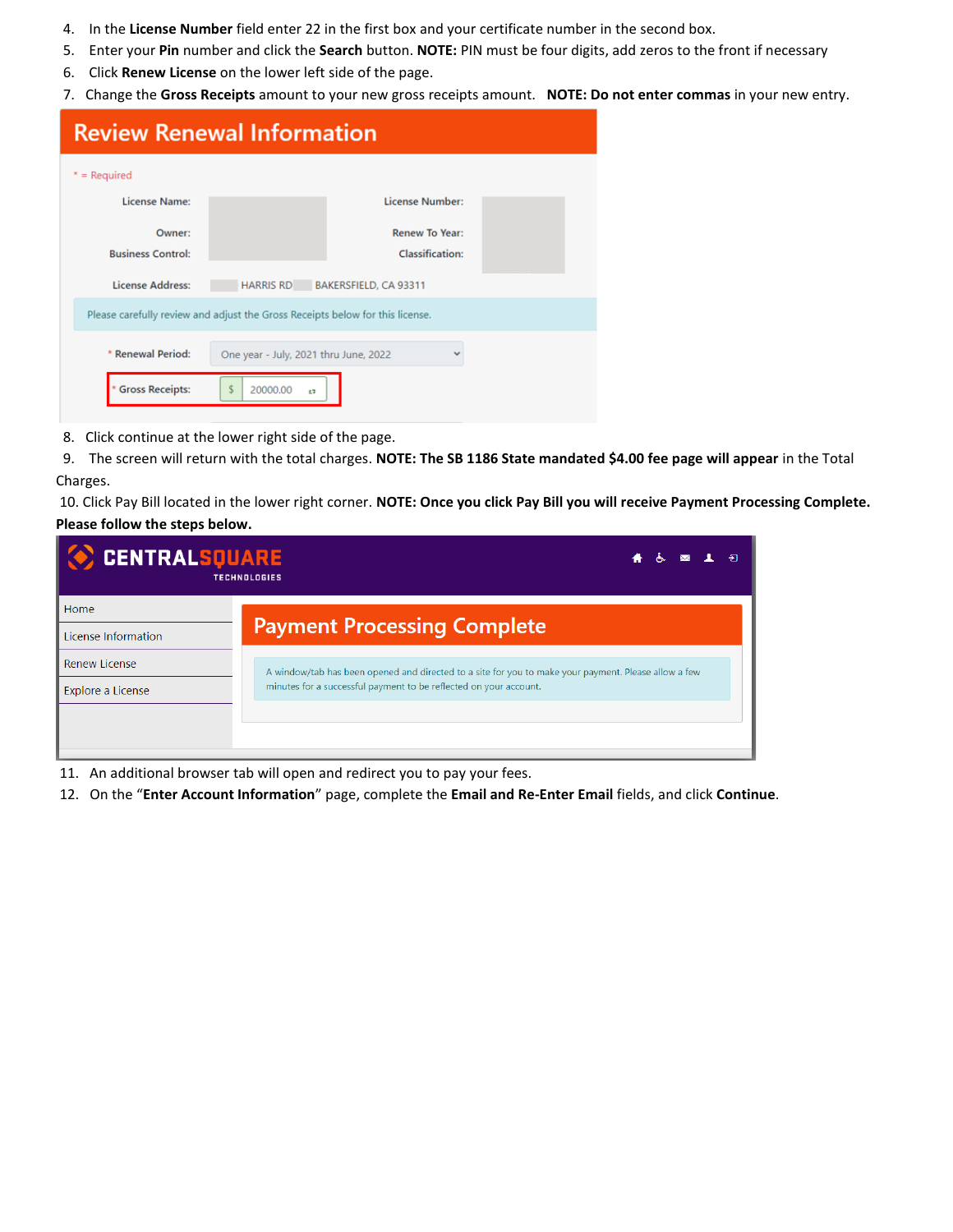| One Time Payment | Account Information            |                                                                                                                                                                   |
|------------------|--------------------------------|-------------------------------------------------------------------------------------------------------------------------------------------------------------------|
|                  | Enter Account Information      | Where is my Account Number ?                                                                                                                                      |
|                  | Flease select the payment type | 00000-0000<br>41-34-1416<br>-Statement                                                                                                                            |
|                  | Payment Type                   | - -                                                                                                                                                               |
|                  | <b>Business Licenses</b>       |                                                                                                                                                                   |
|                  | <b>Building Permits</b>        |                                                                                                                                                                   |
|                  | Account Number<br>21-169840    |                                                                                                                                                                   |
|                  | Email <sup>O</sup>             |                                                                                                                                                                   |
|                  | Enter email address            | Simplify your life?                                                                                                                                               |
|                  | Re-Enter email                 |                                                                                                                                                                   |
|                  | Re-enter email address         | Register to use the Customer Portal and get access to<br>more information and features than ever before.                                                          |
|                  | Continue                       | · Set-up paperless billing<br>· Manage your eBill notifications<br>· View past bills<br>. Set-up and manage monthly AutoPay<br>. Manage and pay multiple accounts |
|                  |                                | <b>∉</b> Explore<br><b><i><u>INSERIO</u></i></b>                                                                                                                  |

- 11. Please review the charges, and proceed with entering your method of payment of choice.
- 12. Click Continue.

BAKESFILD

13. Confirm payment and click **Pay \$XX.000**.

| <b>Payment Method</b>                                            | <b>VISA</b> | ************     |  |
|------------------------------------------------------------------|-------------|------------------|--|
| <b>Payment Date</b>                                              |             | Now (05/27/2022) |  |
| Use this payment method for future payments.                     |             |                  |  |
|                                                                  |             |                  |  |
| <b>Payment Amount</b>                                            |             | \$45.00          |  |
| Click to read the Payment Authorization Terms                    |             |                  |  |
| I authorize payment and agree to the Payment Authorization Terms |             |                  |  |
| Click the PAY button to complete your payment.                   |             |                  |  |
|                                                                  |             |                  |  |

| <b>Current Bill</b>     |           |
|-------------------------|-----------|
| Account #               | 21-169840 |
| <b>Total Amount Due</b> | \$45.00   |

14. You will receive an email confirming payment once it has been submitted.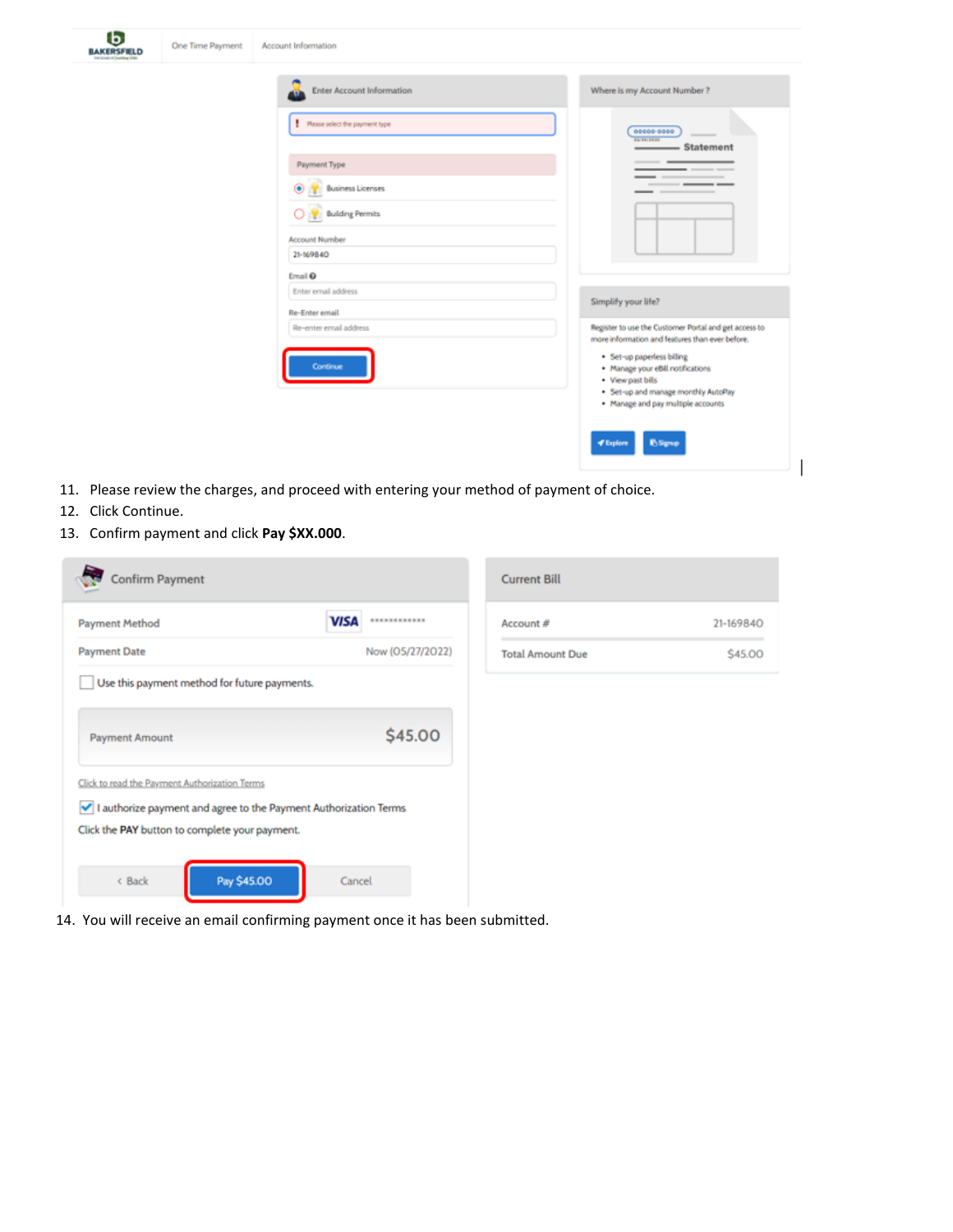To pay in person, you may come to our office on the first floor of City Hall North located at 1600 Truxtun Avenue Monday through Friday (except holidays) between the hours of 8:00 AM and 4:30 PM.

**Note**: If there have been changes in ownership, officer(s), business location, mailing address or phone number, or if the business has closed or is no longer doing business in the City written documentation is required. A Business Change Form is provided on our website for your completion. Once the change form is complete, please return it to us by fax or mail.

> City of Bakersfield ● Treasury Division P.O. Box 2057 Bakersfield ● California ● 93303

## **GROSS RECEIPTS DEFINITION**

"Gross receipts" includes the total of amounts actually received or receivable from sales and the total amounts actually received or receivable for the performance of any act or service, of whatever nature it may be, for which a charge is made or credit allowed, whether or not such act or service is done as a part of or in connection with the sale of materials, goods, wares or merchandise. Included in "gross receipts" shall be all receipts, cash, credits, and property of any kind or nature, without any deduction therefrom on account of the cost of the property sold, the cost of materials used, labor or service costs, interest paid or payable, or losses or other expenses whatsoever. Excluded from gross receipts shall be the following:

- 1. Cash discounts allowed and taken on sales;
- 2. Credit allowed on property accepted as part of the purchase price and which property may later be sold;
- 3. Any tax required by law to be included in or added to the purchase price and collected from the consumer or purchaser;
- 4. Such part of the sale price of property returned by purchasers upon rescission of the contract of sale as is refunded either in cash or by credit;
- 5. Amounts collected for others where the business is acting as an agent or trustee to the extent that such amounts are paid to those for whom collected, provided the agent or trustee can furnish the collector with names and addresses of the others and the amounts paid to them;
- 6. Receipts of refundable deposits, except that refundable deposits forfeited and taken into income of the business shall not be excluded;
- 7. As to a real estate agent or broker or a stock or bond broker, the sales price of real estate or stocks or bonds sold for the account of others except that portion which represents commission or other income to the agent or broker;
- 8. As to a prime contractor or subcontractor to which Section 7108.5 of the California Business and Professions Code applies, the amounts received on account of the work performed by subcontractors, to the extent of each subcontractor's interest therein;
- 9. As to a retail gasoline dealer, a portion of his receipts from the sale of motor vehicle fuels equal to the motor vehicle fuel license tax imposed by and previously paid under the provisions of Part 2 of Division 2 of the Revenue and Taxation Code of the state;
- 10. As to a retail gasoline dealer, the special motor fuel tax imposed by Section 4041 of Title 26 of the United States Code if paid by the dealer or collected by him from the consumer or purchaser;
- 11. As to alcoholic beverages, that portion of the receipts of a manufacturer, transporter, retailer or wholesale distributor generated or otherwise collected from the manufacture, transport, retail or wholesale of intoxicating liquors within the state pursuant to Article XX, Section 22 of the State Constitution.